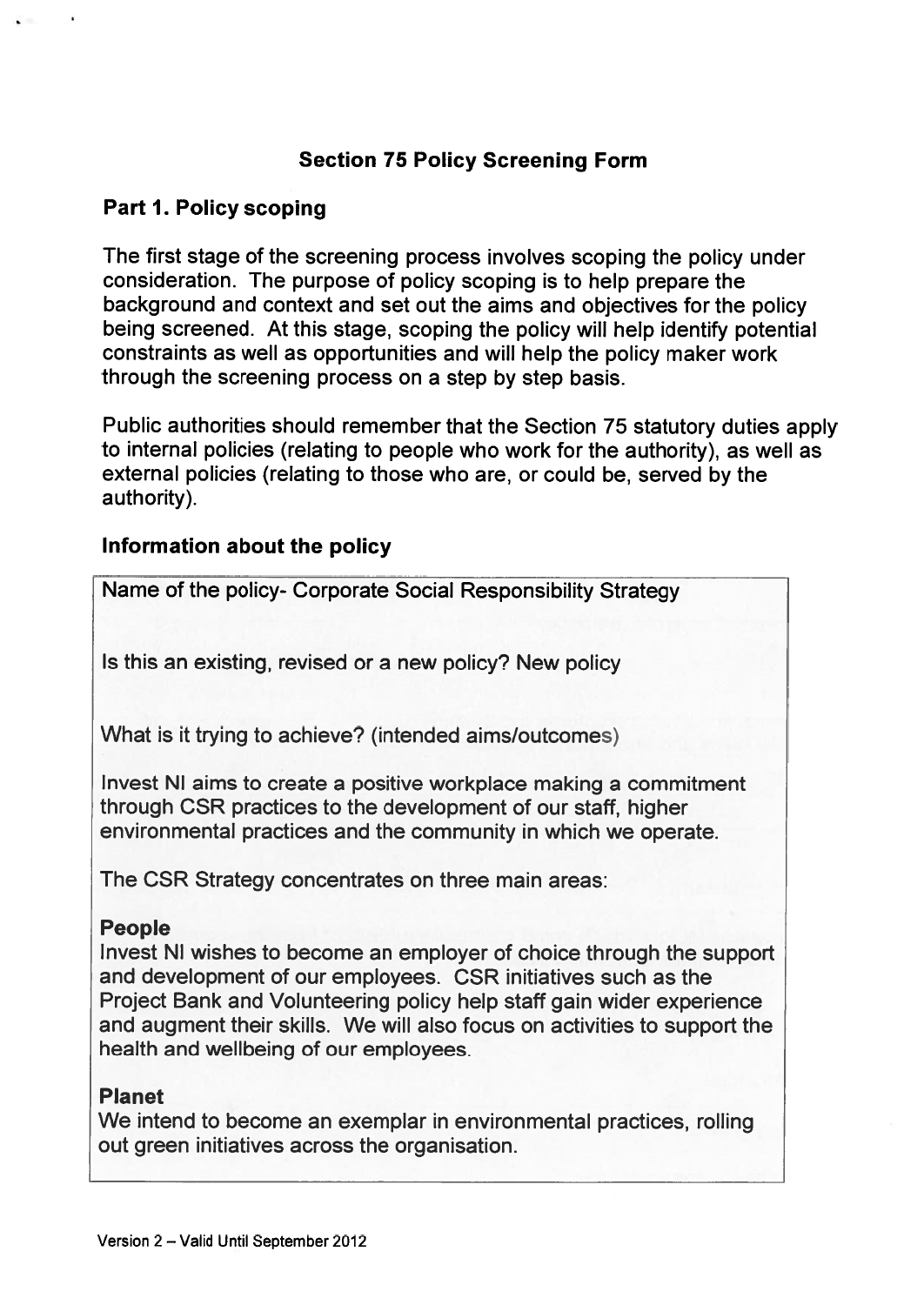#### Place

We want to help strengthen the Northern Ireland economy by encouraging entrepreneurship, innovation and industry leadership within the wider community of Northern Ireland. We will work with schools to promote these practices, partner with Business in the Community, Young Enterprise NI and SENTINUS where our staff can volunteer in schools, and we will focus our fundraising activity, ensuring that Invest NI gives back.

The CSR Strategy sets out how the organisation develops, incorporates and delivers <sup>a</sup> CSR Action Plan involving <sup>a</sup> series of actions and activities around the three themes of People, Planet and Place.

Are there any Section <sup>75</sup> categories which might be expected to benefit from the intended policy? If so, explain how.

The CSR Strategy will benefit all sections of the Community.

Who initiated or wrote the policy? Invest NI

Who owns and who implements the policy? Invest NI owns and implements the policy.

#### Implementation

Are there any factors which could contribute to/detract from the intended aim/outcome of the policy/decision? No



financial

legislative

other, please specify

Version 2 – Valid Until September 2012 2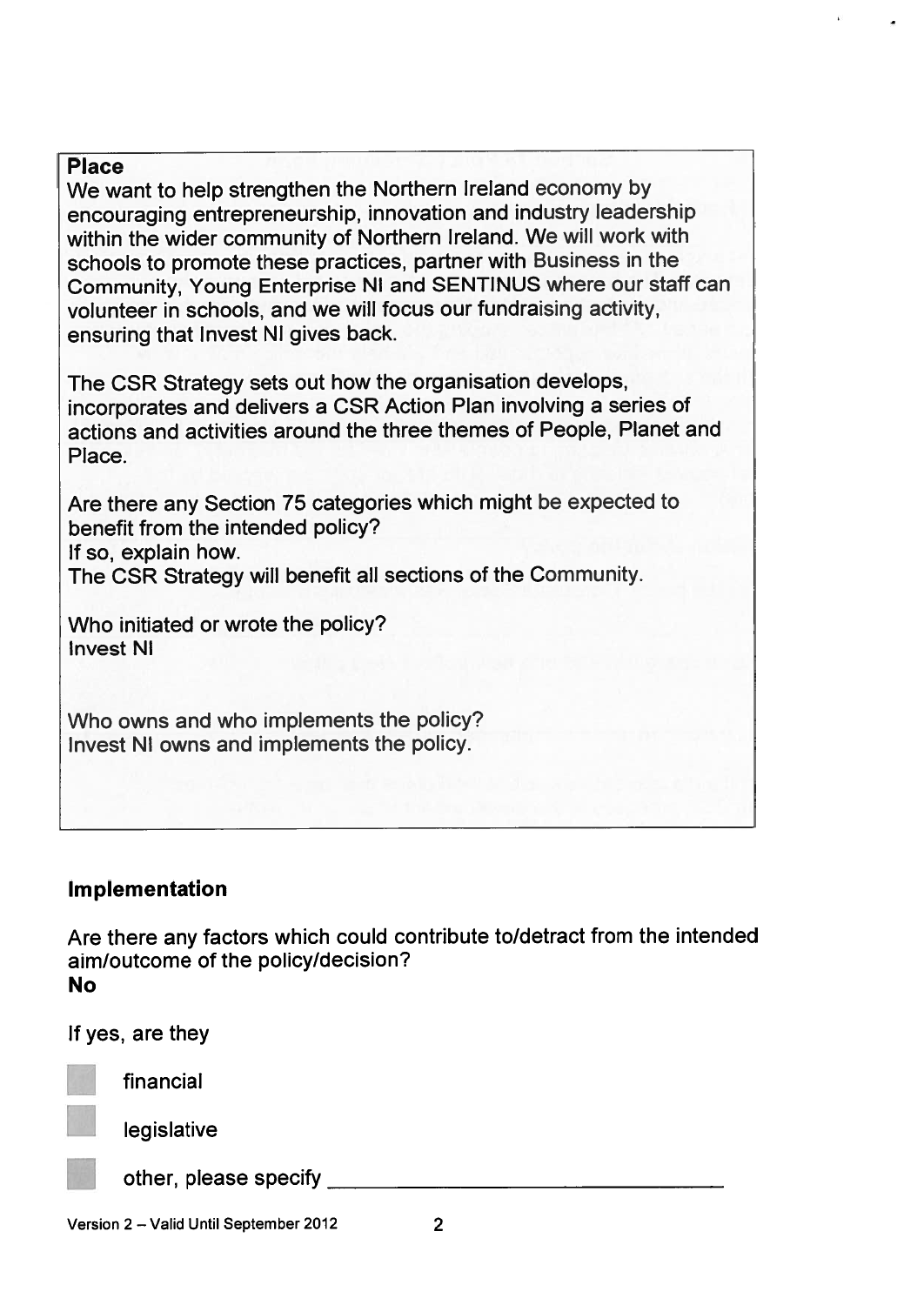#### Main stakeholders affected

 $\hat{a}$ 

Who are the internal and external stakeholders (actual or potential) that the policy will impact upon?

| $\boldsymbol{\mathsf{x}}$ | staff                                                                                        |
|---------------------------|----------------------------------------------------------------------------------------------|
| $\boldsymbol{\mathsf{x}}$ | service users                                                                                |
|                           | other public sector organisations                                                            |
| X                         | voluntary/community/trade unions                                                             |
| $\mathsf{x}$              | other, please specify – charities, schools, youth organisations and<br>members of the public |

## Other policies with <sup>a</sup> bearing on this policy

- what are they? Human Resources Policies in terms of staff development.
- •who owns them ?Invest NI

#### Available evidence

Evidence to help inform the screening process may take many forms. Public authorities should ensure that their screening decision is informed by relevant data.

What evidence/information (both qualitative and quantitative) have you gathered to inform this policy? Specify details for each of the Section 75 categories.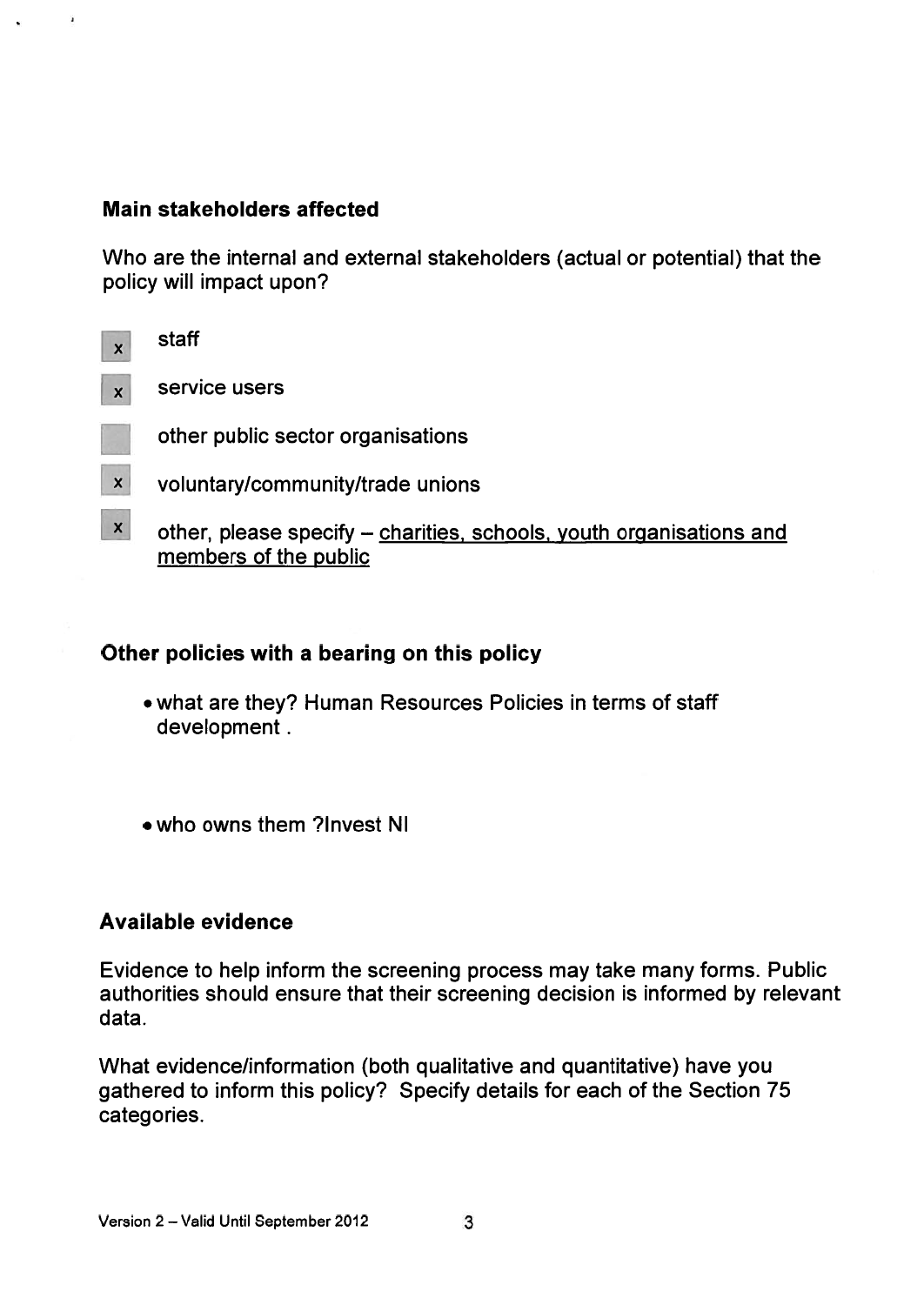By interacting with organisations such as Business In the Community and through regular internal staff survey feedback, Invest NI understands that <sup>a</sup> CSR agenda is an effective way of ensuring that social and environmental concerns are integrated into its everyday operations. The CSR strategy guides the organisation and employees in <sup>a</sup> structured way ensuring that all CSR activity is aligned to Invest Ni's core business and addresses issues primarily related to economic development. The CSR strategy is not <sup>a</sup> stand alone document but will form an integral par<sup>t</sup> of Invest Ni's business strategy incorporated into the organisation's Corporate Plan. Developing <sup>a</sup> strategy for CSR has helped invest NI to focus its priorities, show how it communicates them to stakeholders, measures the impact of activities and reports on progress to all interested parties.

| <b>Section 75</b><br>category | <b>Details of evidence/information</b>                                                                                                                                                                                                                                                                                                                                                                                                                                                                                                                                                                                                                                                                                                                                                                            |
|-------------------------------|-------------------------------------------------------------------------------------------------------------------------------------------------------------------------------------------------------------------------------------------------------------------------------------------------------------------------------------------------------------------------------------------------------------------------------------------------------------------------------------------------------------------------------------------------------------------------------------------------------------------------------------------------------------------------------------------------------------------------------------------------------------------------------------------------------------------|
| <b>Religious</b><br>belief    | The implementation of a CSR Strategy for Invest NI will<br>be a positive influence on all of the nine categories as<br>the implementation of such a strategy will lead to a more<br>cohesive approach to working with community wide<br>organisations. CSR also produces a set of values which<br>will ultimately lead to a more cohesive society and the<br>transition to a more sustainable economic system for<br>everyone. Through Invest NI's internal change<br>programme "Transform", regular feedback from staff<br>satisfaction surveys and working in partnership with a<br>wide range of local partners and businesses, Invest NI<br>understands that the implementation of a CSR Strategy<br>will not only promote greater environmental responsibility<br>but a more engaged and positive workforce. |
| <b>Political</b><br>opinion   | As above                                                                                                                                                                                                                                                                                                                                                                                                                                                                                                                                                                                                                                                                                                                                                                                                          |
| Racial group                  | As above                                                                                                                                                                                                                                                                                                                                                                                                                                                                                                                                                                                                                                                                                                                                                                                                          |
| Age                           | As above                                                                                                                                                                                                                                                                                                                                                                                                                                                                                                                                                                                                                                                                                                                                                                                                          |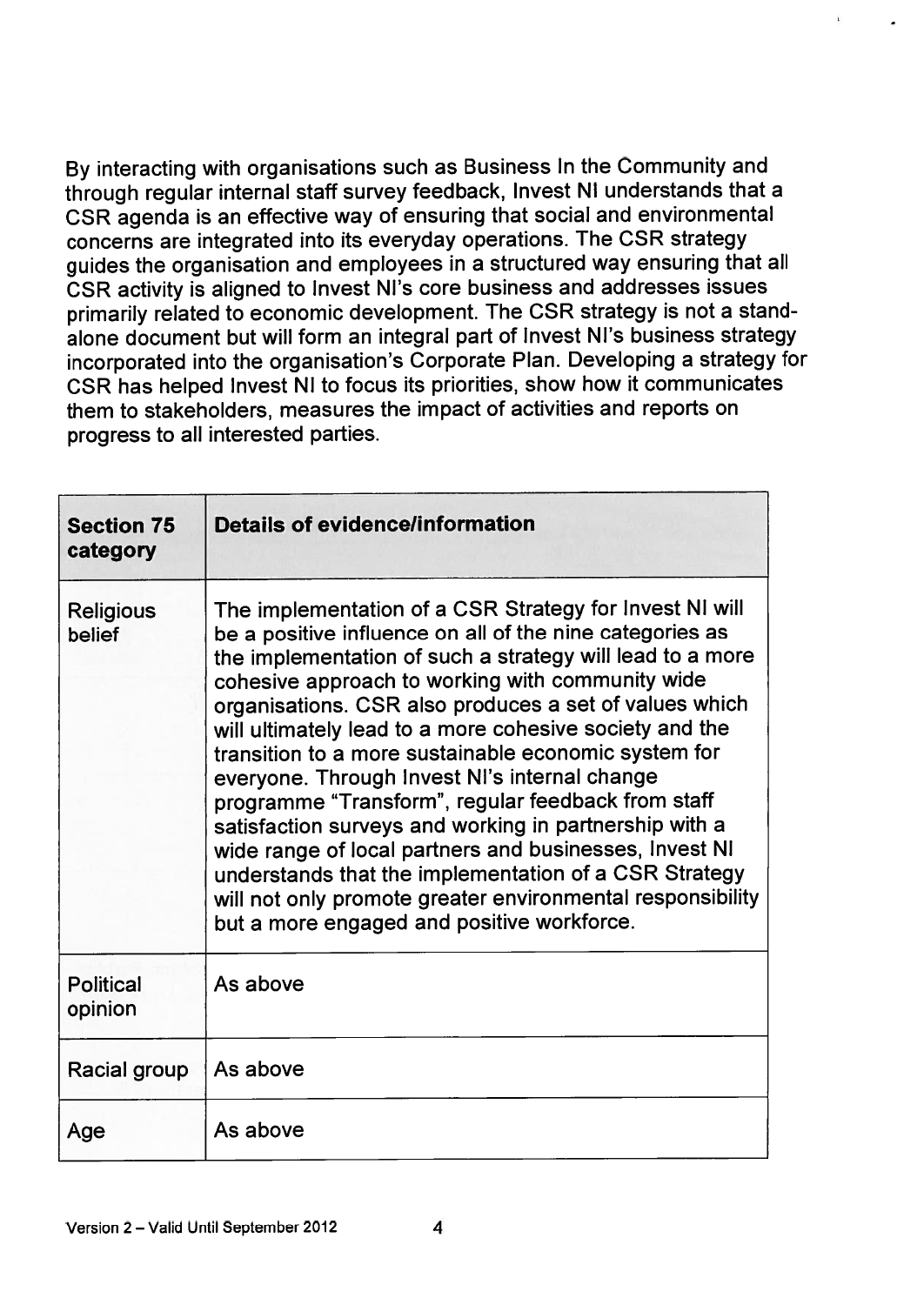| <b>Marital status</b>         | As above                                                                                                                                                                                                                     |
|-------------------------------|------------------------------------------------------------------------------------------------------------------------------------------------------------------------------------------------------------------------------|
| Sexual<br>orientation         | As above                                                                                                                                                                                                                     |
| Men and<br>women<br>generally | As above                                                                                                                                                                                                                     |
| <b>Disability</b>             | Invest NI recognises that people with disabilities may<br>experience difficulties with accessing electronic media.<br>We have therefore committed to ensuring that hard<br>copies of our documents are available on request. |
| Dependants                    | As above                                                                                                                                                                                                                     |

## Needs, experiences and priorities

産

Taking into account the information referred to above, what are the different needs, experiences and priorities of each of the following categories, in relation to the particular policy/decision? Specify details for each of the Section 75 categories

| <b>Section 75</b><br>category | <b>Details of needs/experiences/priorities</b>                                                                                                                                                                                                                                                                     |
|-------------------------------|--------------------------------------------------------------------------------------------------------------------------------------------------------------------------------------------------------------------------------------------------------------------------------------------------------------------|
| <b>Religious</b><br>belief    | The implementation of a CSR Strategy allows Invest NI<br>staff to interact more effectively with local organisations<br>and offer skills and experience to same. All<br>organisations irrespective of their location or make-up<br>have similar issues with respect to developing and<br>growing more sustainably. |
| <b>Political</b><br>opinion   | As above                                                                                                                                                                                                                                                                                                           |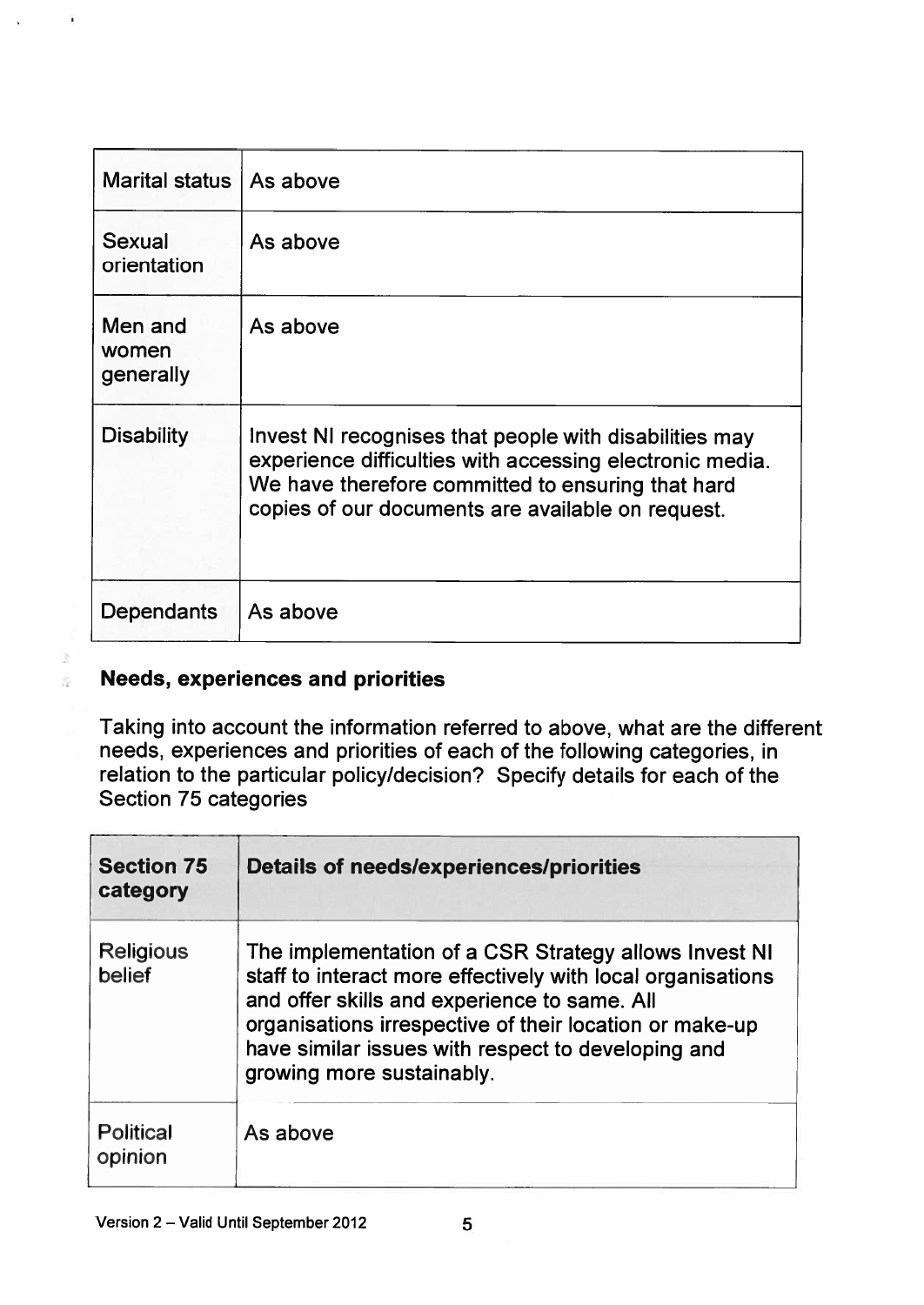| Racial group                  | As above                                                                                                                                                                                                                                                                                                           |
|-------------------------------|--------------------------------------------------------------------------------------------------------------------------------------------------------------------------------------------------------------------------------------------------------------------------------------------------------------------|
| Age                           | As above                                                                                                                                                                                                                                                                                                           |
| <b>Marital status</b>         | As above                                                                                                                                                                                                                                                                                                           |
| Sexual<br>orientation         | As above                                                                                                                                                                                                                                                                                                           |
| Men and<br>women<br>generally | As above                                                                                                                                                                                                                                                                                                           |
| <b>Disability</b>             | Invest NI recognises that people with disabilities may<br>experience difficulties with accessing electronic media.<br>We have therefore committed to ensuring that hard<br>copies of our documents are available on request.                                                                                       |
| <b>Dependants</b>             | The implementation of a CSR Strategy allows Invest NI<br>staff to more effectively interact with local organisations<br>and offer skills and experience to same. All<br>organisations irrespective of their location or make-up<br>have similar issues with respect to developing and<br>growing more sustainably. |

 $\hat{\pmb{z}}$ 

# Part 2. Screening questions

#### Introduction

In making <sup>a</sup> decision as to whether or not there is <sup>a</sup> need to carry out an equality impact assessment, the public authority should consider its answers to the questions 1-4 which'are given on pages 66-68 of this Guide

If the public authority's conclusion is none in respect of all of the Section 75 equality of opportunity and/or good relations categories, then the public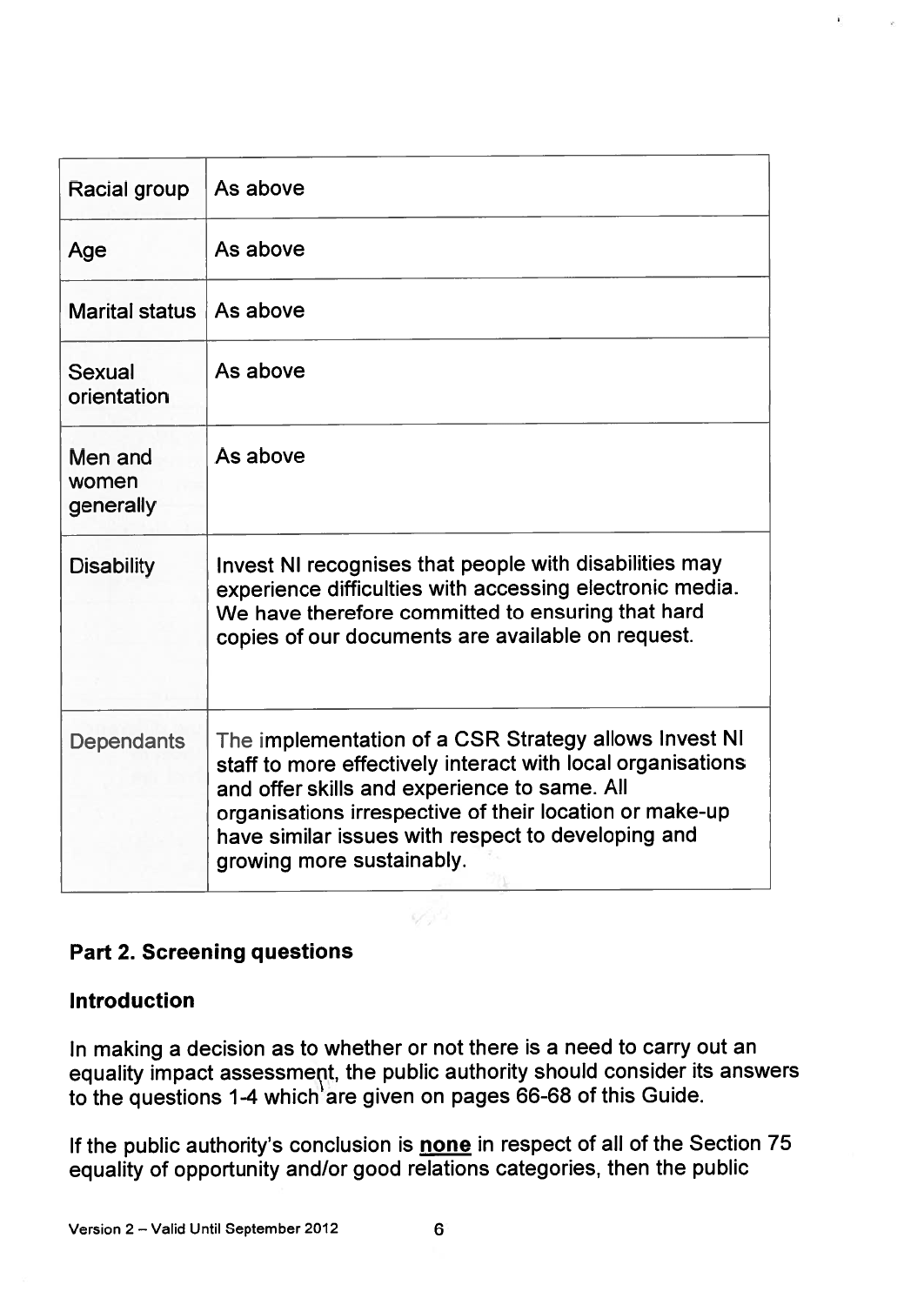authority may decide to screen the policy out. If <sup>a</sup> policy is 'screened out' as having no relevance to equality of opportunity or goo<sup>d</sup> relations, <sup>a</sup> public authority should give details of the reasons for the decision taken.

If the public authority's conclusion is major in respec<sup>t</sup> of one or more of the Section 75 equality of opportunity and/or good relations categories, then consideration should be <sup>g</sup>iven to subjecting the policy to the equality impact assessment procedure.

If the public authority's conclusion is **minor** in respect of one or more of the Section 75 equality categories and/or good relations categories, then consideration should still be <sup>g</sup>iven to proceeding with an equality impact assessment, or to:

- measures to mitigate the adverse impact; or
- the introduction of an alternative policy to better promote equality of opportunity and/or good relations.

#### In favour of <sup>a</sup> 'major' impact

- a) The policy is significant in terms of its strategic importance;
- b) Potential equality impacts are unknown, because, for example, there is insufficient data upon which to make an assessment or because they are complex, and it would be appropriate to conduct an equality impact assessment in order to better assess them;
- c) Potential equality and/or good relations impacts are likely to be adverse or are likely to be experienced disproportionately by groups of people including those who are marginalised or disadvantaged;
- d) Further assessment offers <sup>a</sup> valuable way to examine the evidence and develop recommendations in respec<sup>t</sup> of <sup>a</sup> policy about which there are concerns amongs<sup>t</sup> affected individuals and representative groups, for example in respec<sup>t</sup> of multiple identities;
- e) The policy is likely to be challenged by way of judicial review;
- f) The policy is significant in terms of expenditure.

## In favour of 'minor' impact

a) The policy is not unlawfully discriminatory and any residual potential impacts on people are judged to be negligible;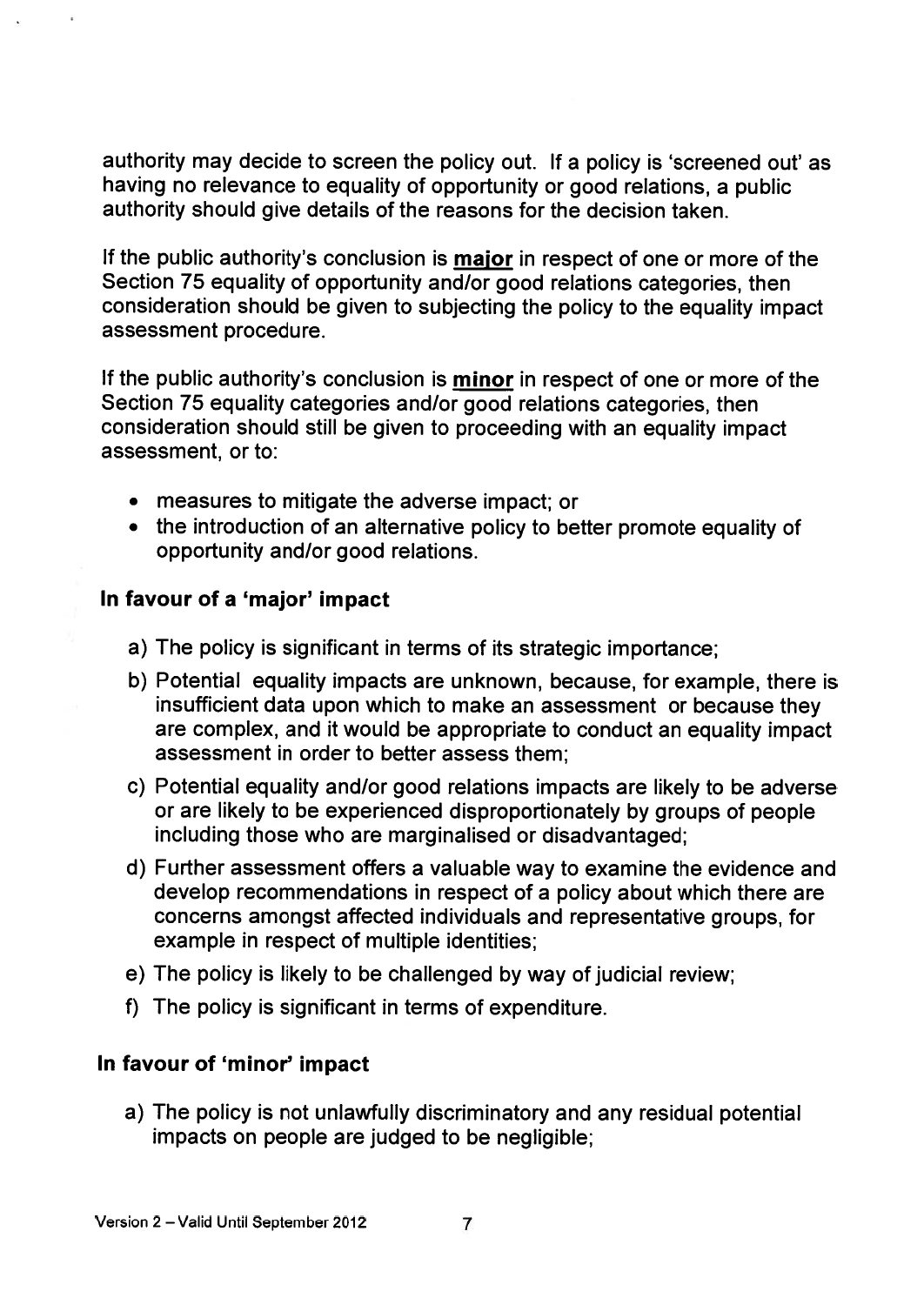- b) The policy, or certain proposals within it, are potentially unlawfully discriminatory, but this possibility can readily and easily be eliminated by making appropriate changes to the policy or by adopting appropriate mitigating measures;
- c) Any asymmetrical equality impacts caused by the policy are intentional because they are specifically designed to promote equality of opportunity for particular groups of disadvantaged people;
- d) By amending the policy there are better opportunities to better promote equality of opportunity and/or goo<sup>d</sup> relations.

## In favour of none

- a) The policy has no relevance to equality of opportunity or goo<sup>d</sup> relations.
- b) The policy is purely technical in nature and will have no bearing in terms of its likely impact on equality of opportunity or goo<sup>d</sup> relations for people within the equality and goo<sup>d</sup> relations categories.

Taking into account the evidence presented above, consider and comment on the likely impact on equality of opportunity and goo<sup>d</sup> relations for those affected by this policy, in any way, for each of the equality and goo<sup>d</sup> relations categories, by applying the screening questions <sup>g</sup>iven overleaf and indicate the level of impact on the group i.e. minor, major or none.

#### Screening questions

| 1 What is the likely impact on equality of opportunity for those affected<br>by this policy, for each of the Section 75 equality categories?<br>minor/major/none |                                                                                                                                                                                                                                                               |                                      |
|------------------------------------------------------------------------------------------------------------------------------------------------------------------|---------------------------------------------------------------------------------------------------------------------------------------------------------------------------------------------------------------------------------------------------------------|--------------------------------------|
| <b>Section 75</b><br>category                                                                                                                                    | Details of policy impact                                                                                                                                                                                                                                      | Level of impact?<br>minor/major/none |
| <b>Religious</b><br>belief                                                                                                                                       | The CSR Strategy is likely to have a<br>positive effect on all of the categories as<br>it involves Invest NI working with a wide<br>range of local partners throughout<br>Northern Ireland, including charities,<br>schools and not for profit organisations. | <b>Minor</b>                         |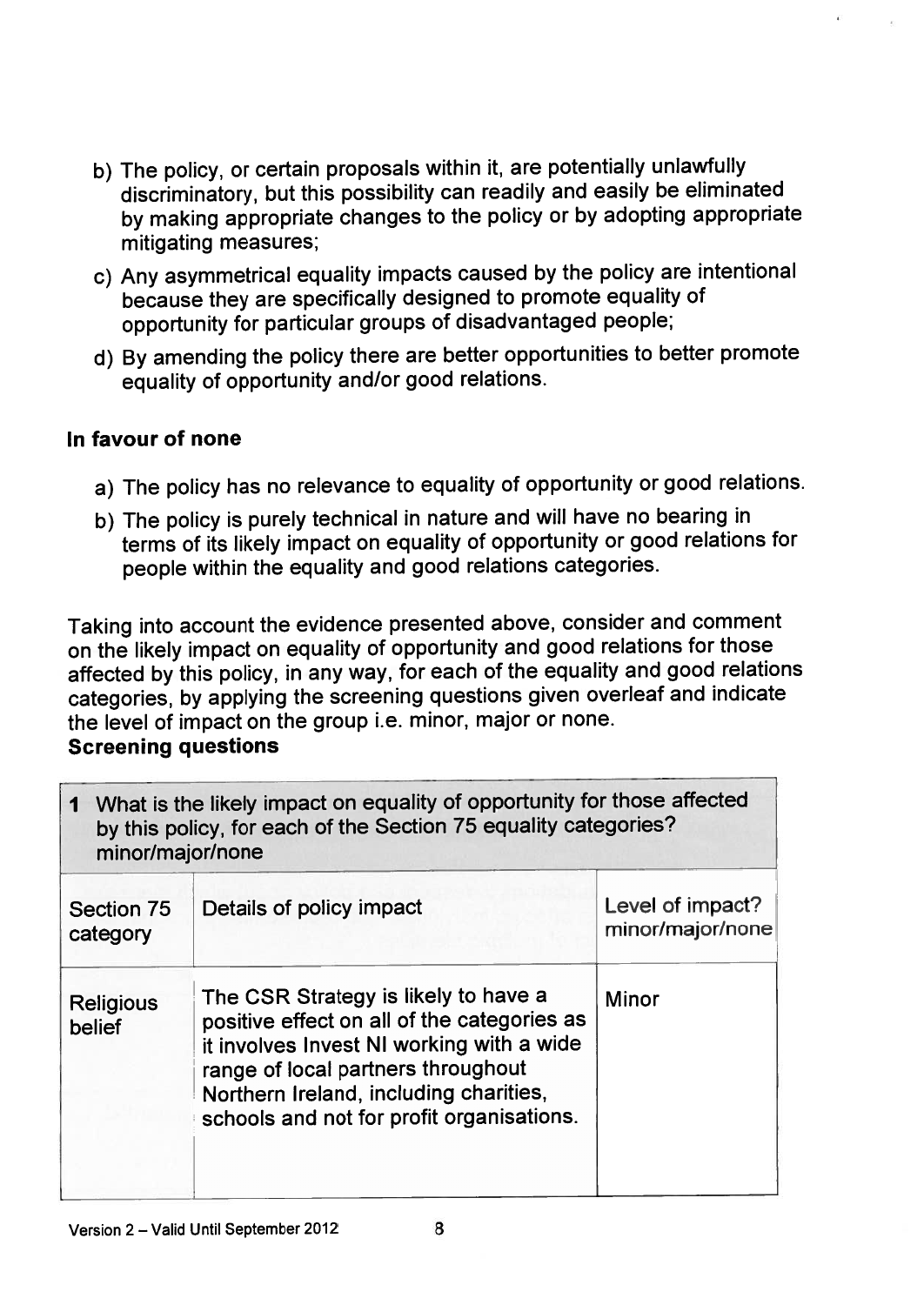| <b>Political</b><br>opinion   | As above                                                                                                                                                                                                                                                     | <b>Minor</b> |
|-------------------------------|--------------------------------------------------------------------------------------------------------------------------------------------------------------------------------------------------------------------------------------------------------------|--------------|
| <b>Racial</b><br>group        | As above                                                                                                                                                                                                                                                     | <b>Minor</b> |
| Age                           | As above                                                                                                                                                                                                                                                     | <b>Minor</b> |
| <b>Marital</b><br>status      | As above                                                                                                                                                                                                                                                     | <b>Minor</b> |
| <b>Sexual</b><br>orientation  | As above                                                                                                                                                                                                                                                     | <b>Minor</b> |
| Men and<br>women<br>generally | As above                                                                                                                                                                                                                                                     | <b>Minor</b> |
| <b>Disability</b>             | Invest NI recognises that people with<br>disabilities may experience difficulties<br>with accessing electronic media. We<br>have therefore committed to ensuring<br>that hard copies of our documents are<br>available on request.                           | <b>Minor</b> |
| <b>Dependants</b>             | The CSR Strategy is likely to have a<br>positive effect on all of the categories as<br>it involves Invest NI working with a wide<br>range of local partners throughout<br>Northern Ireland including charities,<br>schools and not for profit organisations. | <b>Minor</b> |

 $\overline{\rho}$ 

 $\mathcal{A}^{\pm}$  , and  $\mathcal{A}^{\pm}$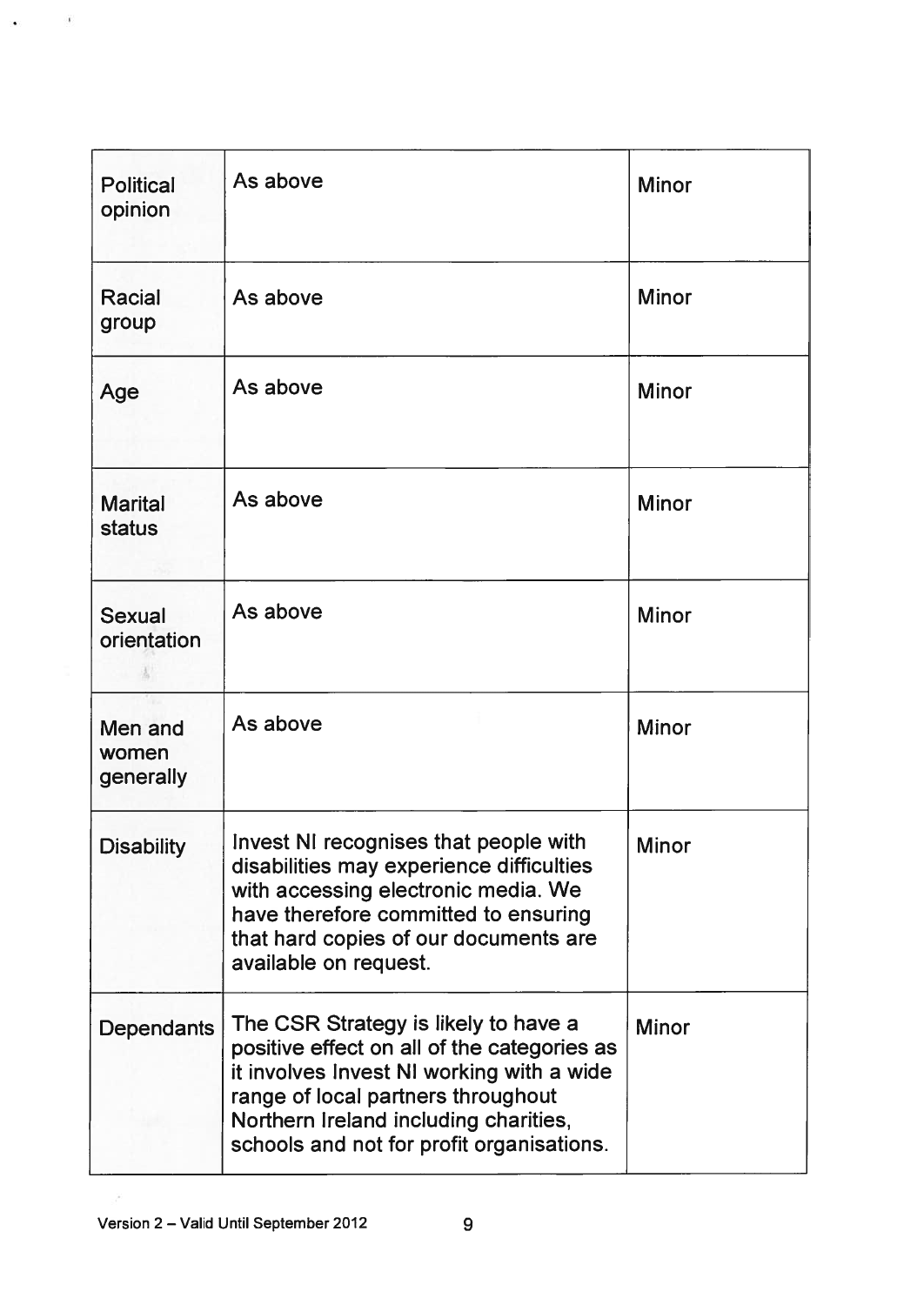| Are there opportunities to better promote equality of opportunity for<br>$\mathbf{2}$<br>people within the Section 75 equalities categories? |                                                                                                                                                                                                                                                                                           |                        |  |
|----------------------------------------------------------------------------------------------------------------------------------------------|-------------------------------------------------------------------------------------------------------------------------------------------------------------------------------------------------------------------------------------------------------------------------------------------|------------------------|--|
| <b>Section 75</b><br>category                                                                                                                | If Yes, provide details                                                                                                                                                                                                                                                                   | If No, provide reasons |  |
| <b>Religious</b><br>belief                                                                                                                   | The CSR Strategy is likely to<br>positively promote equality of<br>opportunity in all of the<br>categories as it involves Invest<br>NI working with a wide range of<br>local partners irrespective of<br>geographical area, religious,<br>political, racial or any other<br>affiliations. |                        |  |
| <b>Political</b><br>opinion                                                                                                                  | As above                                                                                                                                                                                                                                                                                  |                        |  |
| Racial<br>group                                                                                                                              | As above                                                                                                                                                                                                                                                                                  |                        |  |
| Age                                                                                                                                          | As above                                                                                                                                                                                                                                                                                  |                        |  |
| <b>Marital</b><br><b>status</b>                                                                                                              | As above                                                                                                                                                                                                                                                                                  |                        |  |
| Sexual<br>orientation                                                                                                                        | As above                                                                                                                                                                                                                                                                                  |                        |  |
| Men and<br>women<br>generally                                                                                                                | As above                                                                                                                                                                                                                                                                                  |                        |  |
| <b>Disability</b>                                                                                                                            | Invest NI recognises that<br>people with disabilities may                                                                                                                                                                                                                                 |                        |  |

 $\mathcal{A}$ 

 $\sim 10$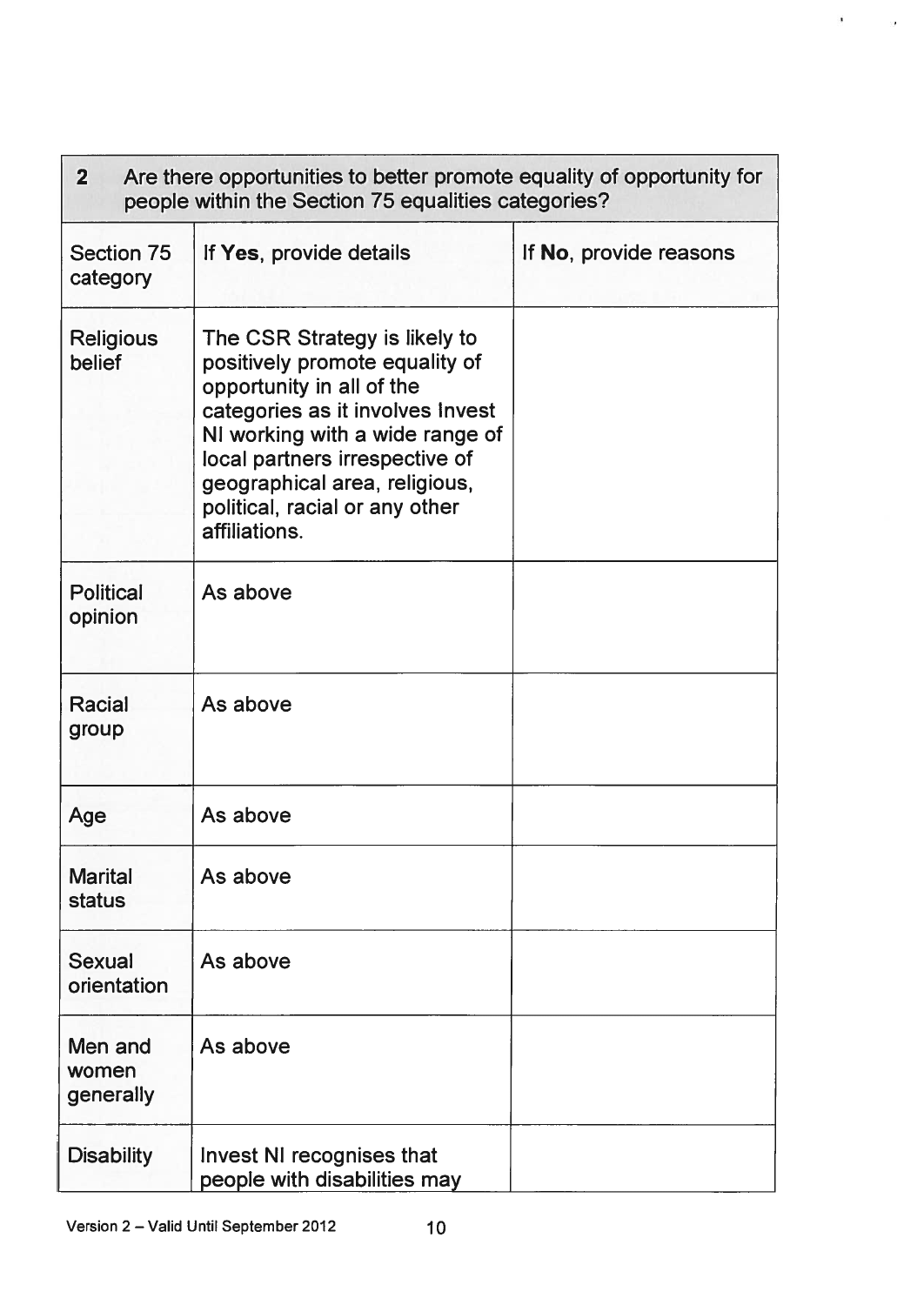|            | experience difficulties with<br>accessing electronic media.<br>We have therefore committed<br>to ensuring that hard copies of<br>our documents are available on<br>request.                                                                                                               |  |
|------------|-------------------------------------------------------------------------------------------------------------------------------------------------------------------------------------------------------------------------------------------------------------------------------------------|--|
| Dependants | The CSR Strategy is likely to<br>positively promote equality of<br>opportunity in all of the<br>categories as it involves Invest<br>NI working with a wide range of<br>local partners irrespective of<br>geographical area, religious,<br>political, racial or any other<br>affiliations. |  |

 $\lambda$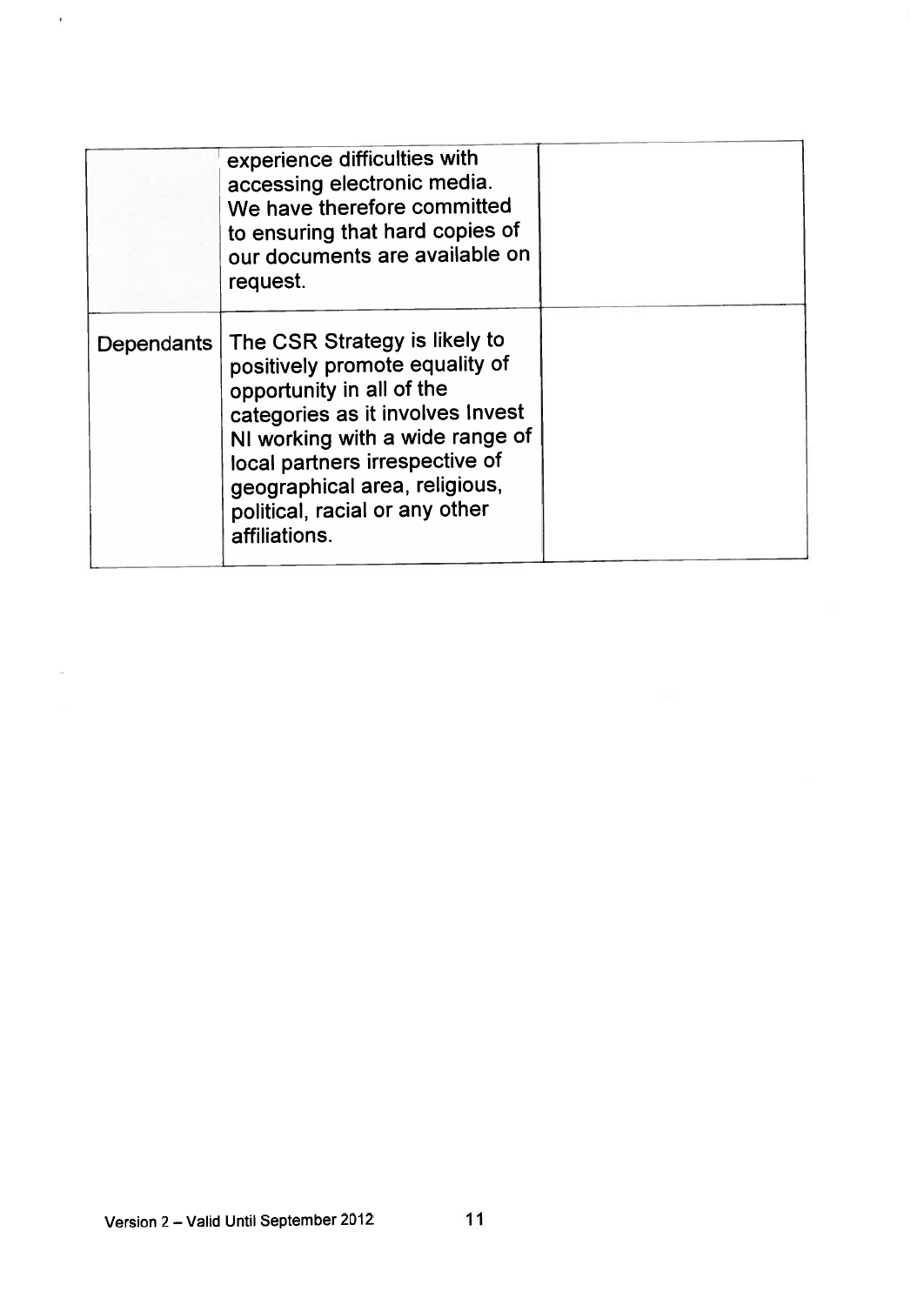| 3 To what extent is the policy likely to impact on good relations between<br>people of different religious belief, political opinion or racial group?<br>minor/major/none |                                                                                                                                                                                                                                                                                                        |                                     |  |
|---------------------------------------------------------------------------------------------------------------------------------------------------------------------------|--------------------------------------------------------------------------------------------------------------------------------------------------------------------------------------------------------------------------------------------------------------------------------------------------------|-------------------------------------|--|
| Good<br>relations<br>category                                                                                                                                             | Details of policy impact                                                                                                                                                                                                                                                                               | Level of impact<br>minor/major/none |  |
| <b>Religious</b><br>belief                                                                                                                                                | Through CSR Invest NI will endeavour<br>to work with as many types of local<br>partners, schools and charities as<br>possible. It is therefore hoped that good<br>relations will improve and Invest NI will<br>seek to use its CSR engagements to<br>work with different sections of the<br>community. |                                     |  |
| <b>Political</b><br>opinion                                                                                                                                               | As above                                                                                                                                                                                                                                                                                               |                                     |  |
| Racial<br>group                                                                                                                                                           | As above                                                                                                                                                                                                                                                                                               |                                     |  |

 $\tilde{\mathbf{r}}$ 

 $\epsilon$ 

| 4 Are there opportunities to better promote good relations between<br>people of different religious belief, political opinion or racial group? |                                                                                                                                                                                             |                        |  |
|------------------------------------------------------------------------------------------------------------------------------------------------|---------------------------------------------------------------------------------------------------------------------------------------------------------------------------------------------|------------------------|--|
| Good<br>relations<br>category                                                                                                                  | If Yes, provide details                                                                                                                                                                     | If No, provide reasons |  |
| <b>Religious</b><br>belief                                                                                                                     | Through CSR Invest NI will<br>endeavour to work with as<br>many types of local partners.<br>schools and charities as<br>possible. It is therefore hoped<br>that good relations will improve |                        |  |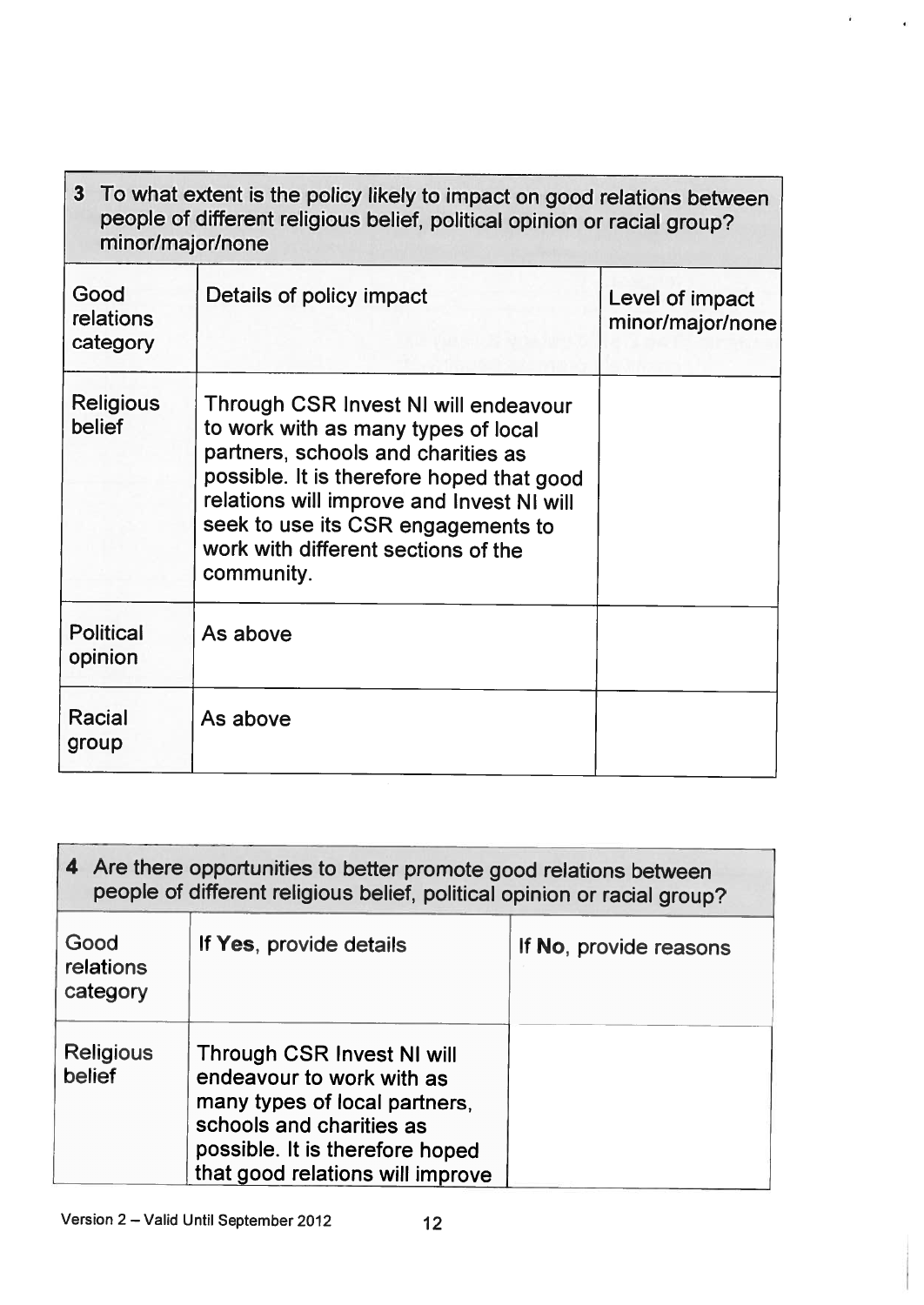|                             | and Invest NI will seek to use<br>its CSR engagements to work<br>with different sections of the<br>community. |  |
|-----------------------------|---------------------------------------------------------------------------------------------------------------|--|
| <b>Political</b><br>opinion | See above                                                                                                     |  |
| Racial<br>group             | See above                                                                                                     |  |

 $\mathbf{r}$  , and  $\mathbf{r}$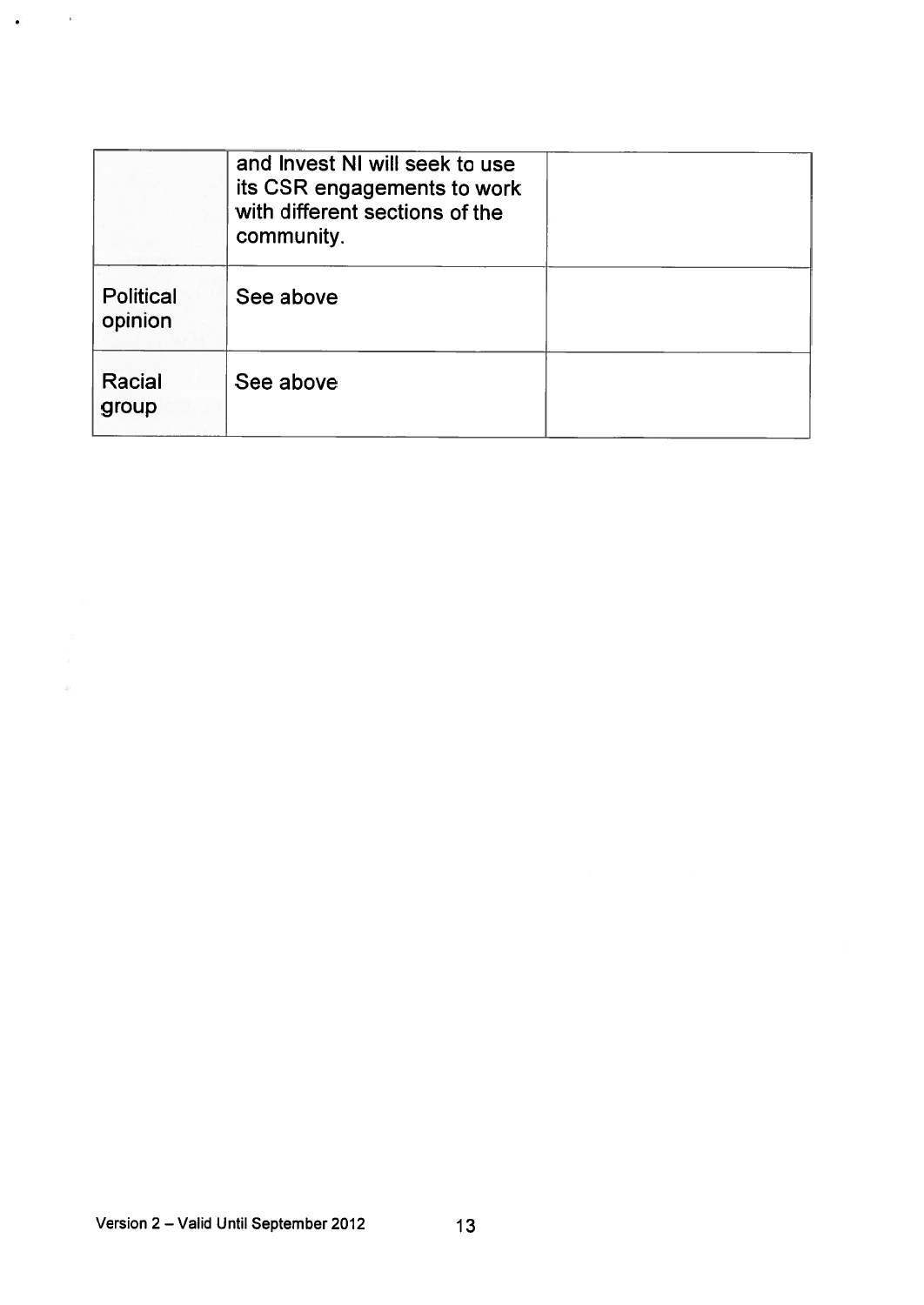# Additional considerations

## Multiple identity

Generally speaking, people can fall into more than one Section <sup>75</sup> category. Taking this into consideration, are there any potential impacts of the policy/decision on people with multiple identities? (For example; disabled minority ethnic people; disabled women; young Protestant men; and young lesbians, gay and bisexual people).

Provide details of data on the impact of the policy on people with multiple identities. Specify relevant Section <sup>75</sup> categories concerned.

NIA

## Part 3. Screening decision

If the decision is not to conduct an equality impact assessment, <sup>p</sup>lease provide details of the reasons.

An EQIA is not necessary at this time particularly as the CSR policy will be likely to have <sup>a</sup> positive impact on all of the Section <sup>75</sup> categories and is applicable to all. We do however commit to reviewing our interactions and their outcomes on <sup>a</sup> regular basis.

If the decision is not to conduct an equality impact assessment the public authority should consider if the policy should be mitigated or an alternative policy be introduced.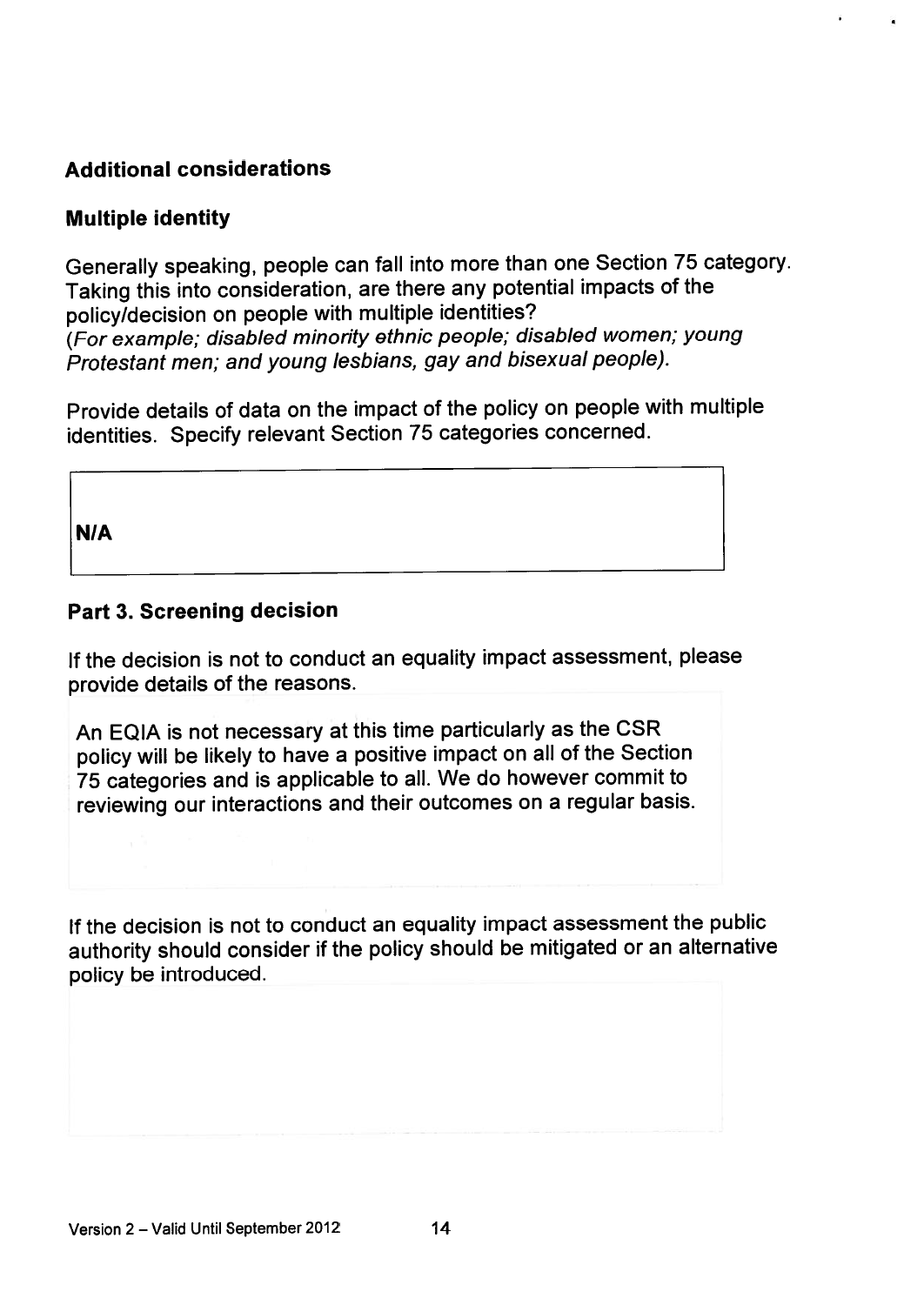If the decision is to subject the policy to an equality impact assessment, please provide details of the reasons.

All public authorities' equality schemes must state the authority's arrangements for assessing and consulting on the likely impact of policies adopted or proposed to be adopted by the authority on the promotion of equality of opportunity. The Commission recommends screening and equality impact assessment as the tools to be utilised for such assessments. Further advice on equality impact assessment may be found in <sup>a</sup> separate Commission publication: Practical Guidance on Equality Impact Assessment.

## Mitigation

When the public authority concludes that the likely impact is 'minor' and an equality impact assessment is not to be conducted, the public authority may consider mitigation to lessen the severity of any equality impact, or the introduction of an alternative policy to better promote equality of opportunity or good relations.

Can the policy/decision be amended or changed or an alternative policy introduced to better promote equality of opportunity and/or good relations?

If so, give the reasons to suppor<sup>t</sup> your decision, together with the proposed changes/amendments or alternative policy.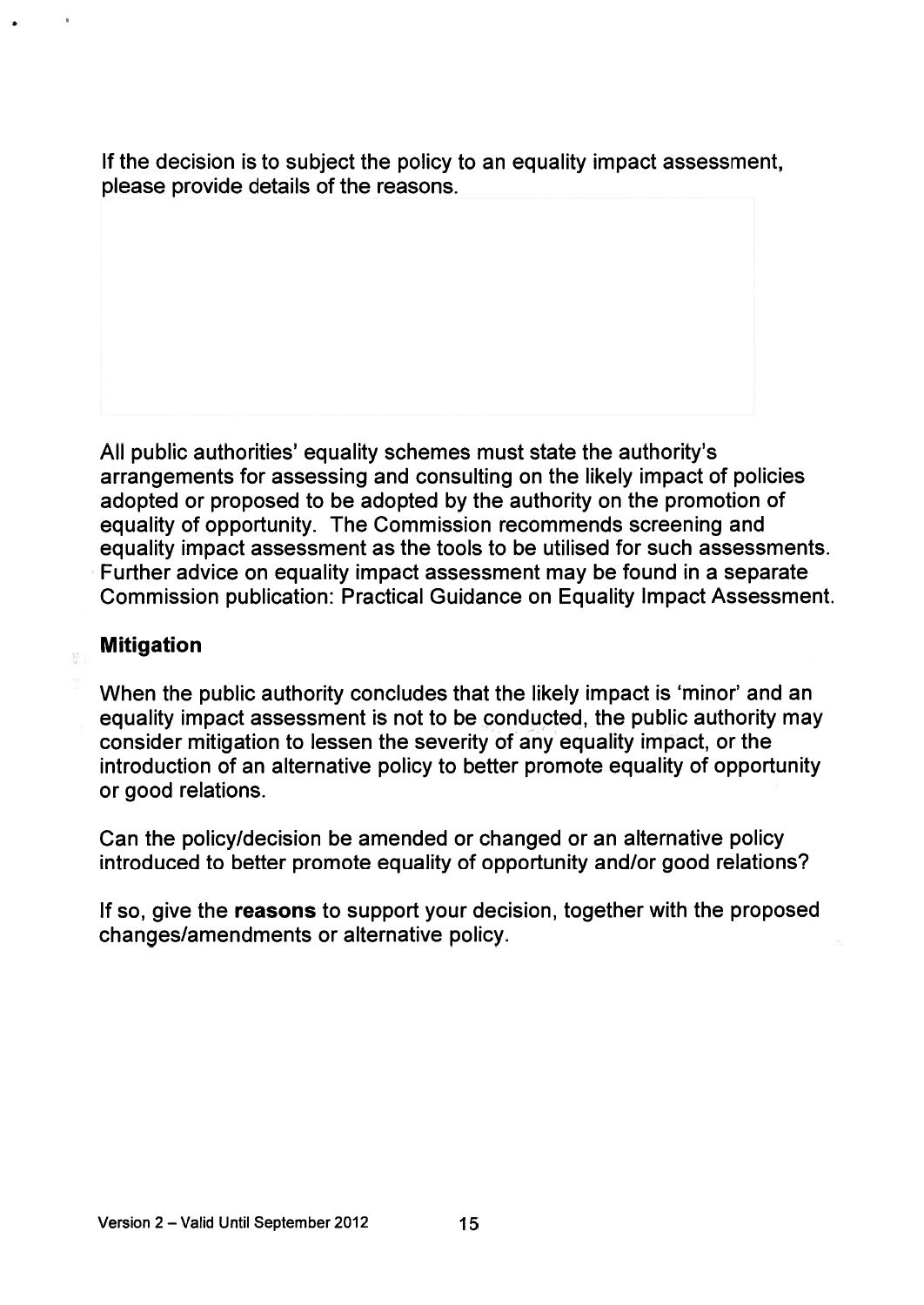

# Timetabling and prioritising

Factors to be considered in timetabling and prioritising policies for equality impact assessment.

If the policy has been 'screened in' for equality impact assessment, then <sup>p</sup>lease answer the following questions to determine its priority for timetabling the equality impact assessment.

On <sup>a</sup> scale of 1-3, with <sup>1</sup> being the lowest priority and <sup>3</sup> being the highest, assess the policy in terms of its priority for equality impact assessment.

| <b>Priority criterion</b>                            | <b>Rating</b><br>$(1-3)$ |
|------------------------------------------------------|--------------------------|
| Effect on equality of opportunity and good relations |                          |
| Social need                                          |                          |
| Effect on people's daily lives                       |                          |
| Relevance to a public authority's functions          |                          |

Note: The Total Rating Score should be used to prioritise the policy in rank order with other policies screened in for equality impact assessment. This list of priorities will assist the public authority in timetabling. Details of the Public Authority's Equality Impact Assessment Timetable should be included in the quarterly Screening Report.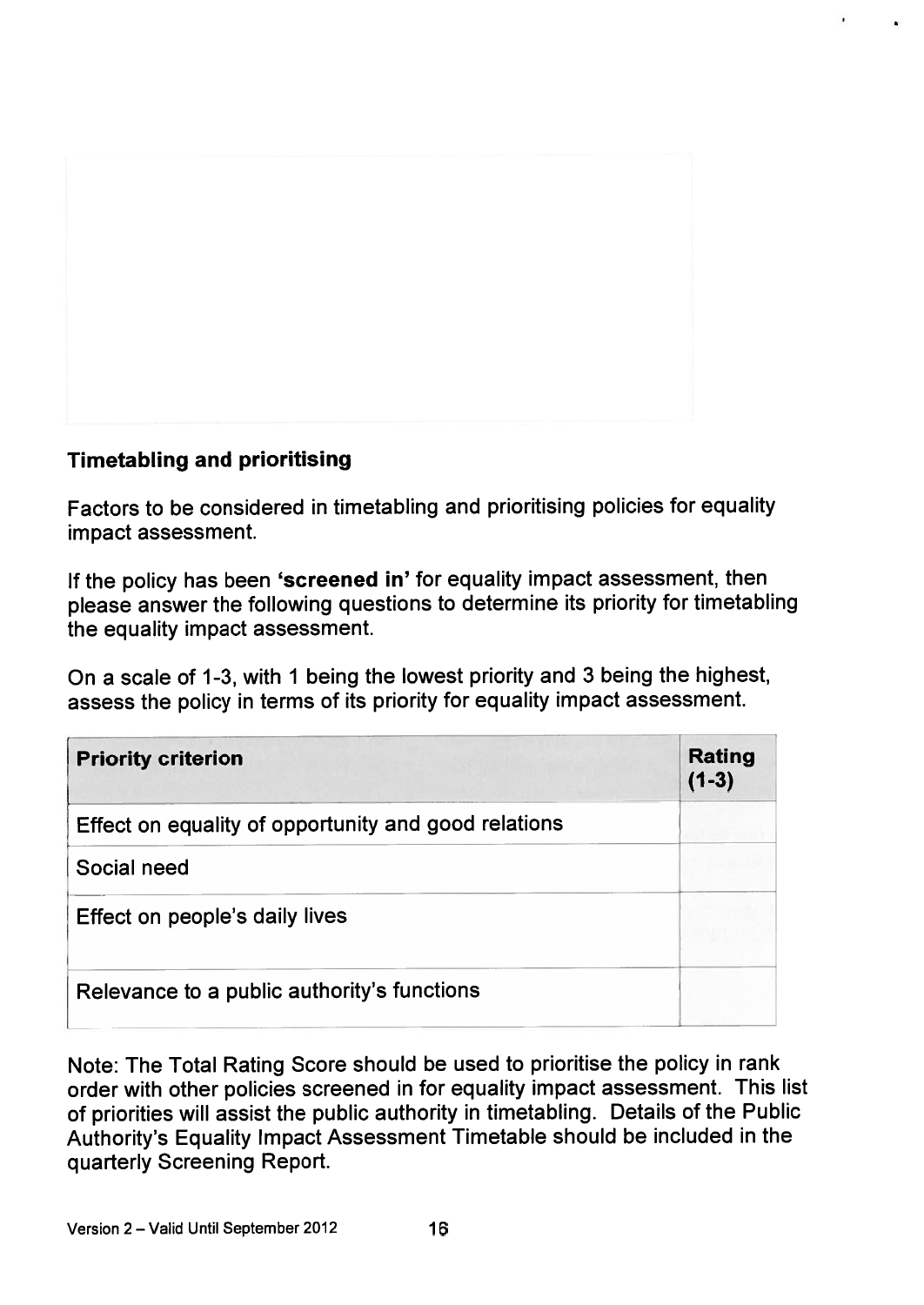Is the policy affected by timetables established by other relevant public authorities?

If yes, please provide details

٠

 $\mathbb{S}^n$ 

Version <sup>2</sup> — Valid Until September <sup>2012</sup> 17

 $\alpha_{\rm e}$ 

 $\Delta_{\rm{max}}$ 

 $\sim 10^{-10}$  MeV

 $\bar{\kappa}$